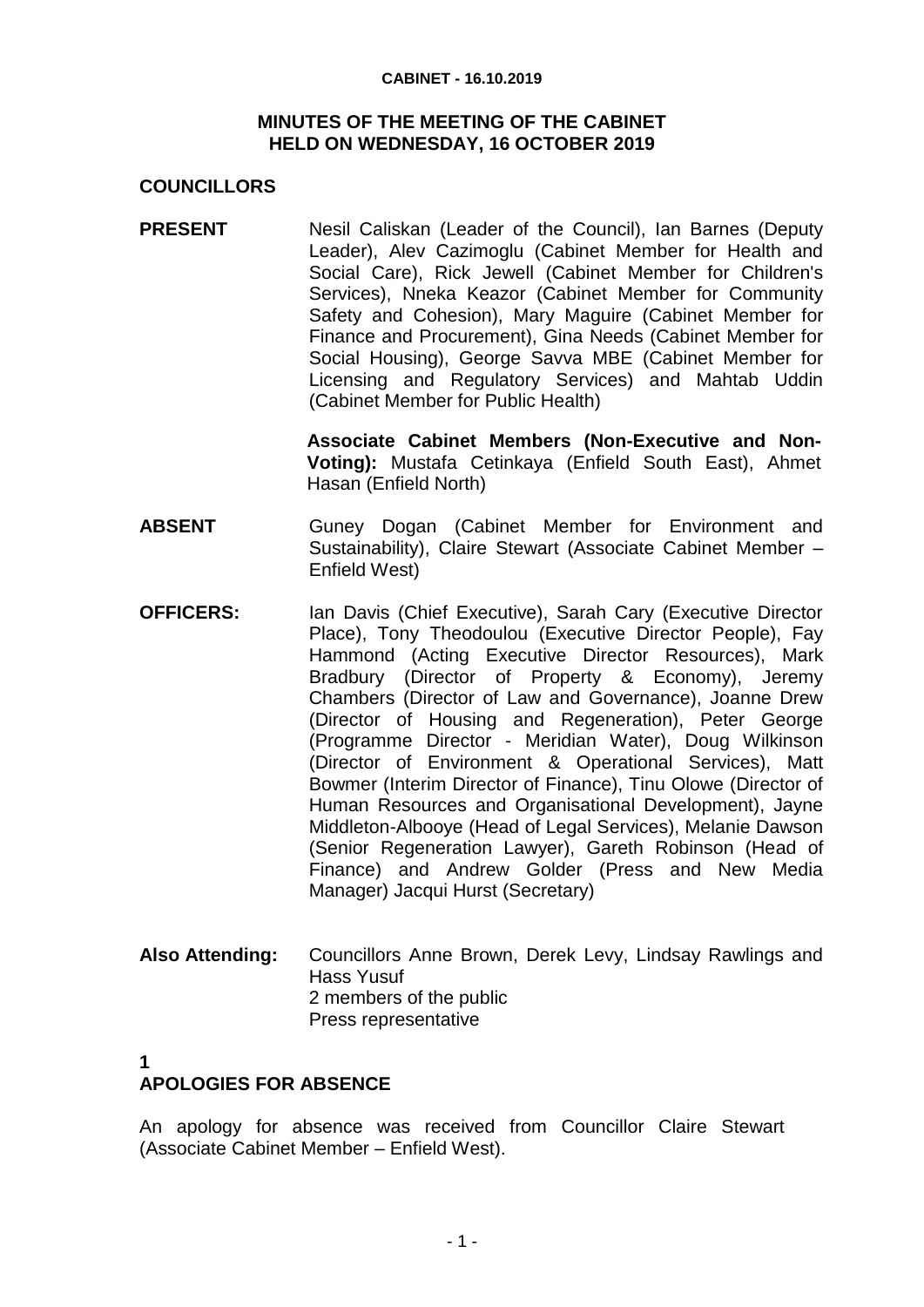Apologies for lateness were received from Councillor Nneka Keazor (Cabinet Member for Community Safety and Cohesion) and Councillor Ahmet Hasan (Associate Cabinet Member – Enfield North).

#### **2 DECLARATIONS OF INTEREST**

There were no declarations of interest in respect of any items listed on the agenda.

# **3 DEPUTATIONS**

NOTED that a request for a deputation had been received for presentation to this Cabinet meeting from a Councillor in his role as a Director of Enfield Norse, in relation to Report Nos. 100 and 101 – The Future Delivery of Cleaning Services – Council Corporate Buildings (Minute Nos. 7 and 16 below refer).

Members were advised that the deputation request had not been allowed on the advice of the Director of Law and Governance, as the Council's Monitoring Officer, as it would be inappropriate to receive the deputation in the Councillor's capacity as a company director.

# **4 QUARTERLY CORPORATE PERFORMANCE REPORT**

Councillor Ian Barnes (Deputy Leader of the Council) introduced the report of the Executive Director – Resources (No.98) presenting the quarter one performance for 2019/20.

- 1. Councillor Barnes' thanks to the officers involved for the collation and presentation of the performance data as set out in the report and its appendices. Appendix 1 of the report set out the quarter one performance for 2019/20 and, Appendix 2 focused on the areas that had been highlighted as being areas of concern given longer term trends. These areas had detailed action plans and were regularly reviewed and monitored.
- 2. A detailed discussion followed on specific indicators highlighted by the Cabinet Members within their areas of responsibility, as summarised in the points below.
- 3. In relation to Customer Experience, it was noted that the staffing restructure in this area was close to completion and the performance indicators had been improving following the recruitment and training of staff, as detailed in Appendix 1 of the report.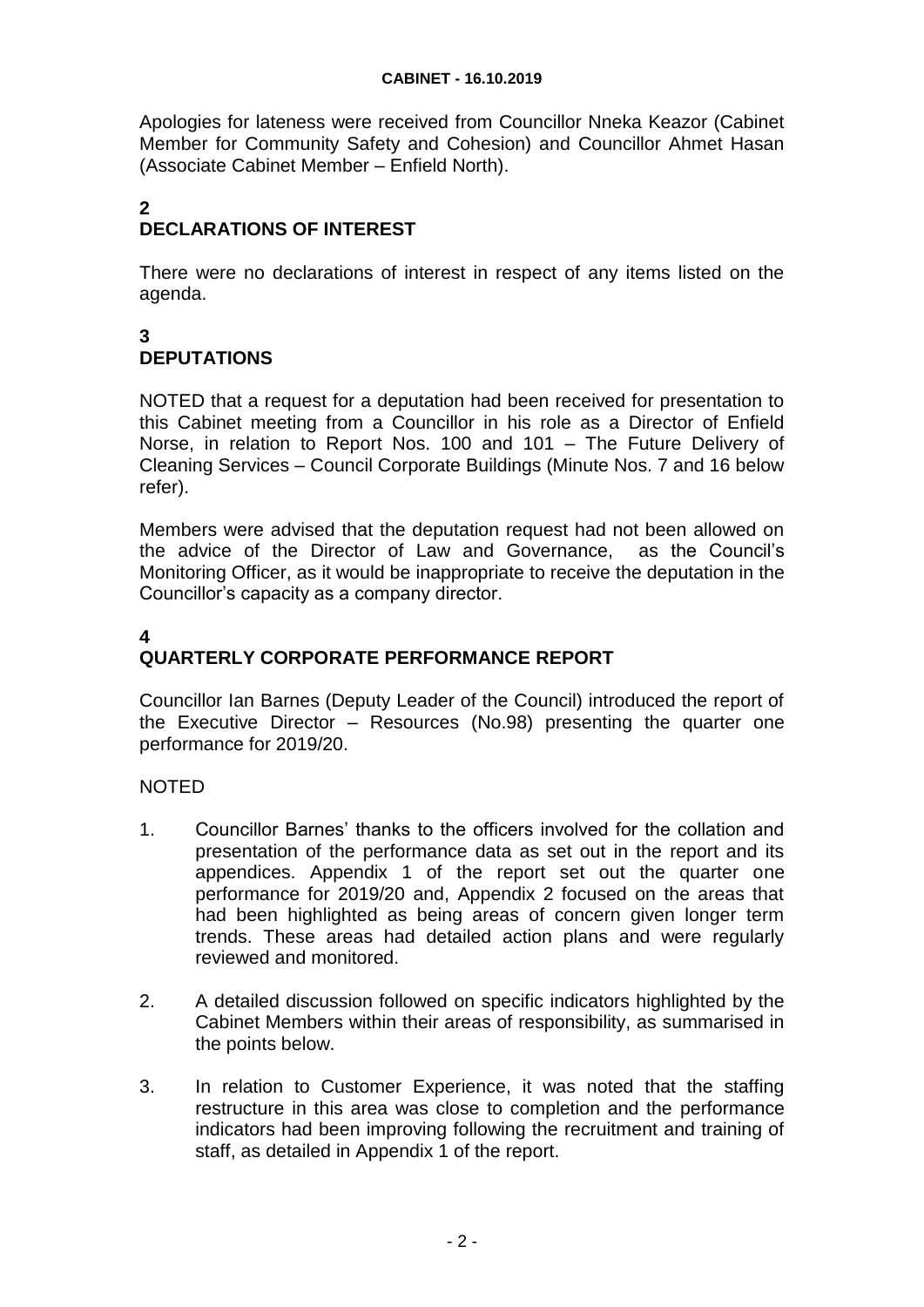- 4. That the previous investment in Children's Social Care, agreed by Cabinet in July 2019, had resulted in significant practice improvements as detailed in the performance indicators relating to safeguarding children. All actions linked to the four recommendations within the previous Ofsted improvement plan had now been delivered. In addition, despite an increase in activity, there had been a marked and sustained improvement in practice regarding assessment timescales. Currently over 90% of assessments were being completed within statutory timescales compared to 74% in March 2019. In addition, 94% of the strategy discussions on child protection investigations had been held in a timely manner despite a significant increase in activity. The previous investment decision had had positive results as detailed.
- 5. In further discussion, Members were advised that the additional funding for Children's Social Care had had a remarkable effect on staff morale and the retention of high calibre staff. The pressures still existed but the clear aim of the service was to continue to provide high quality work and achieve manageable workloads for staff. The performance indicators provided a guide to the level of service provision; in addition, regular six weekly audits were undertaken on case files to ensure quality levels were maintained.
- 6. The improvement in performance in several of the Adult Social Care indicators, as set out in Appendix 1 of the report, were noted. It was anticipated that the performance relating to the number of adults receiving secondary mental health services in employment would improve following the award of a new contract for this area of provision.
- 7. Members were advised of the measures being taken to address the number of households living in temporary accommodation. The demand for the homelessness service continued, which was a Londonwide trend. Officers were currently focused on assessing the backlog of applications. The Council's development of the Council's housing strategies including prevention of homelessness was continuing and further measures were being implemented to reduce the reliance on temporary accommodation as outlined in previous reports to the Cabinet. The Government would continue to be lobbied for the provision of adequate funding. The role of the Enfield Voluntary Sector in preventing homelessness was also outlined.
- 8. The gradual improvements that were being made in the area of recovering housing benefit overpayments. The actions being taken, and the difficulties faced, were outlined to Members.
- 9. The indicators in relation to Planning and the detailed actions set out in Appendices 1 and 2 of the report. Members noted the issues in relation to the recruitment and retention of the required staffing levels to meet demand. This area would continue to be closely monitored. Appreciation was expressed for the hard work of the Council's existing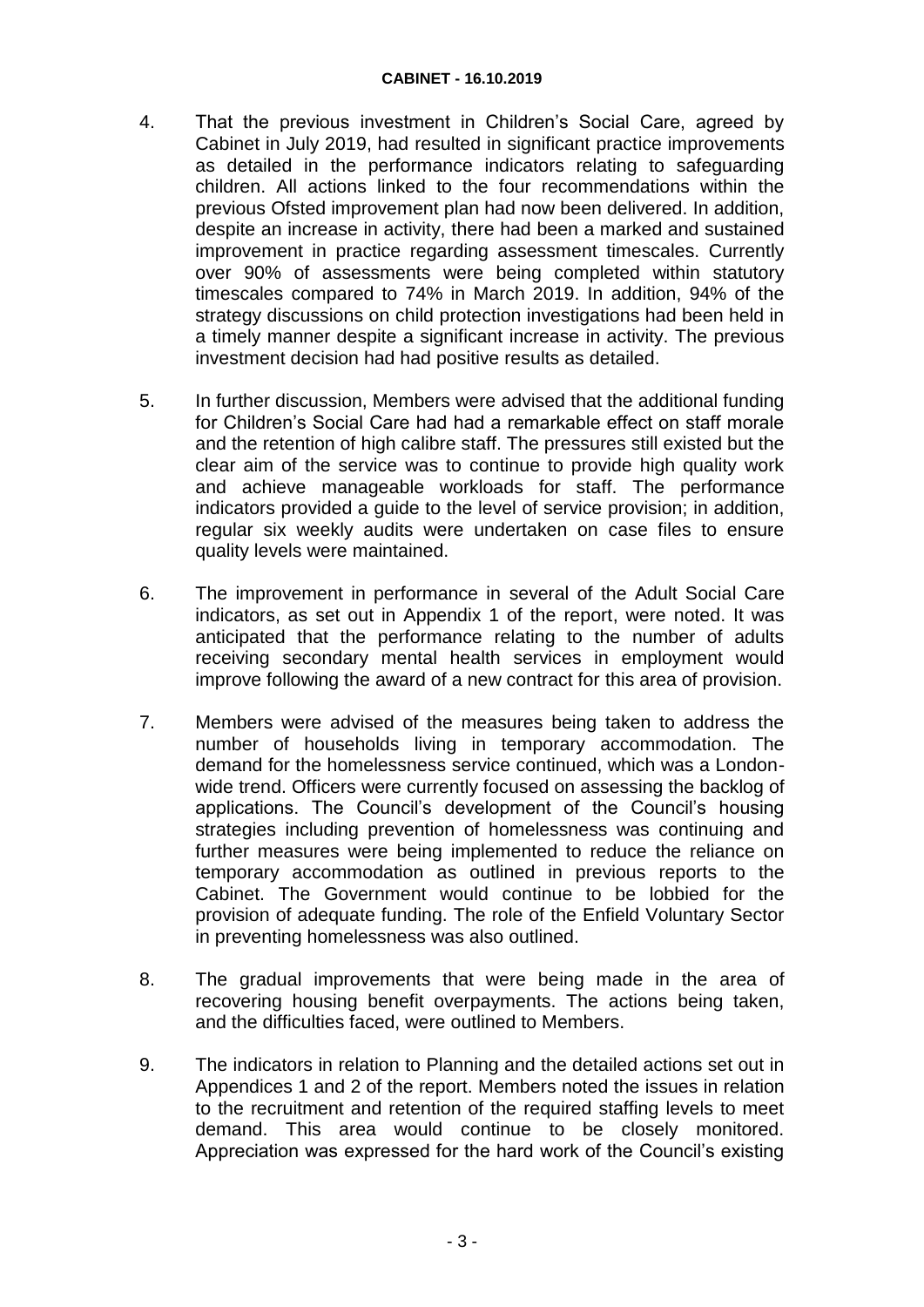staff. The difficulties and delays faced in processing applications were outlined to Members.

**Alternative Options Considered:** Not to report regularly on the Council's performance. This would make it difficult to assess progress made on achieving the Council's main priorities and to demonstrate the value for money being provided by council services.

**DECISION:** The Cabinet agreed to note, for information only, the progress being made towards achieving the identified key priorities for Enfield.

**Reason:** To update Cabinet on the progress made against all key priority performance indicators for the Council. (Non key)

#### **5**

### **MEDIUM TERM FINANCIAL PLAN 2020/21 TO 2024/25 TRANCHE ONE SAVINGS**

Councillor Mary Maguire (Cabinet Member for Finance and Procurement) introduced the report of the Executive Director – Resources (No.114) providing an update on the Medium Term Financial Plan and Tranche One Savings.

- 1. The continued financial challenges that were being faced and the uncertainty over future funding provisions at a time of growing pressures as detailed within the report.
- 2. That the report set out detailed savings and income generating proposals.
- 3. That although additional Government funding had been allocated for Adult and Children's Social Care this was still insufficient to meet the level of demand, as set out in the report.
- 4. That officers were continuing to work through proposals to close the remaining gap for 2020/21 and across the Medium Term.
- 5. That the budget would continue to seek to protect the most vulnerable residents in the Borough and deliver high quality services.
- 6. The significant uncertainty with only a single year financial settlement in place for 2020/21. Local Government would continue to lobby for a multi- year settlement to enable effective medium term planning, as set out in the report.
- 7. That approval was being sought to adopt the Adult Social Care precept of 2% alongside the referendum threshold Council Tax increase of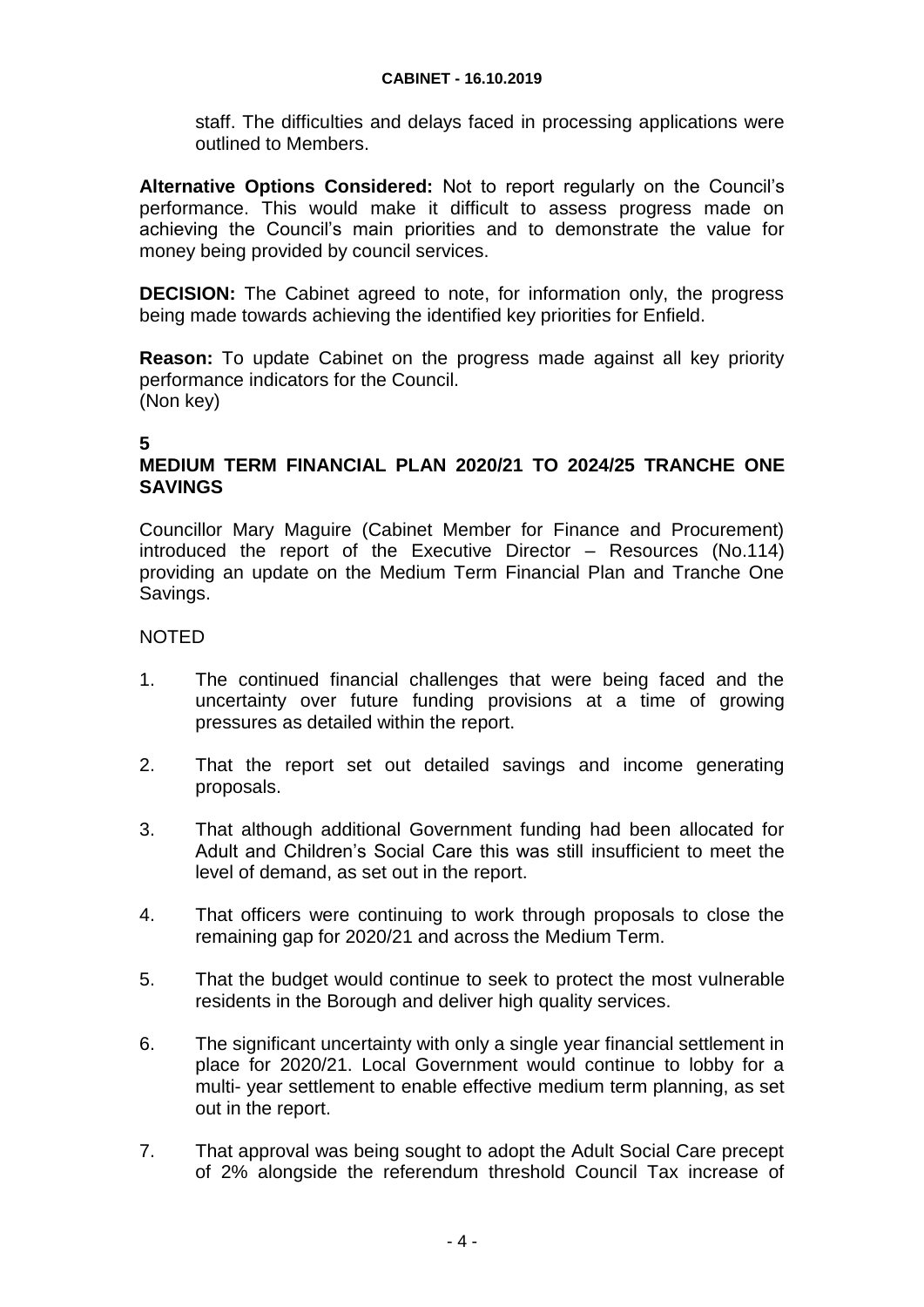1.99%. These proposals had been considered by the Labour Group. The final budget proposals would be brought to Cabinet in February 2020 for recommendation to full Council for adoption.

- 8. The continued financial uncertainty facing local government as specified in the report.
- 9. The detailed information set out within the tables in the report: Table 1 – spending assumptions; table 2 – funding assumptions; table 3 – savings; table 4a – tranche 1 and 2 savings and income generation proposals by theme; table 4b – savings and income generation proposals by Directorate; and, table 5 – overall 2020/21 position allowing for tranche 1 and 2 savings. The appendices to the report outlined the financial pressures, funding assumptions and, savings and income generation details.
- 10. Cabinet Members noted that the majority group had received a presentation on the Medium Term Financial Plan Tranche One savings, with a focus on People on 30 September and, Place, Resources and Chief Executive's Departments on 7 October 2019.
- 11. The difficult financial decisions that had to be made across the Council in order to protect the service provision for Adults and Children's Social Care as highlighted in the report. Demand continued to exceed funding provision from the Government. The impact on local council tax payers was noted.
- 12. The savings that had been achieved in the area of public health through the re-commissioning of services in the areas of 0-19 services; sexual health; and, substance misuse. In response to questions raised, Members were advised in detail of the improved service provision and positive financial impact of the sexual health service provision through the new contract with North Middlesex hospital. The Council was committed to supporting its local hospitals and was pleased to note the improvements that had been achieved.
- 13. Members' sought reassurances that the invest to save proposals would not result in staff redundancies and the employment of agency staff/consultants. In response, Officers outlined particular examples of invest to save proposals as set out in the report and proposals for in house services.
- 14. That the budget proposals reflected the continued and significant pressures being faced by the Council and the difficult decisions that had to be made, as set out in detail in the report. Examples of the Council's commitments going forward were highlighted including the provision of additional affordable housing; the continued support for the Summer University Programme which had been a great success this year; and continuing to meet the needs of the Borough's vulnerable residents.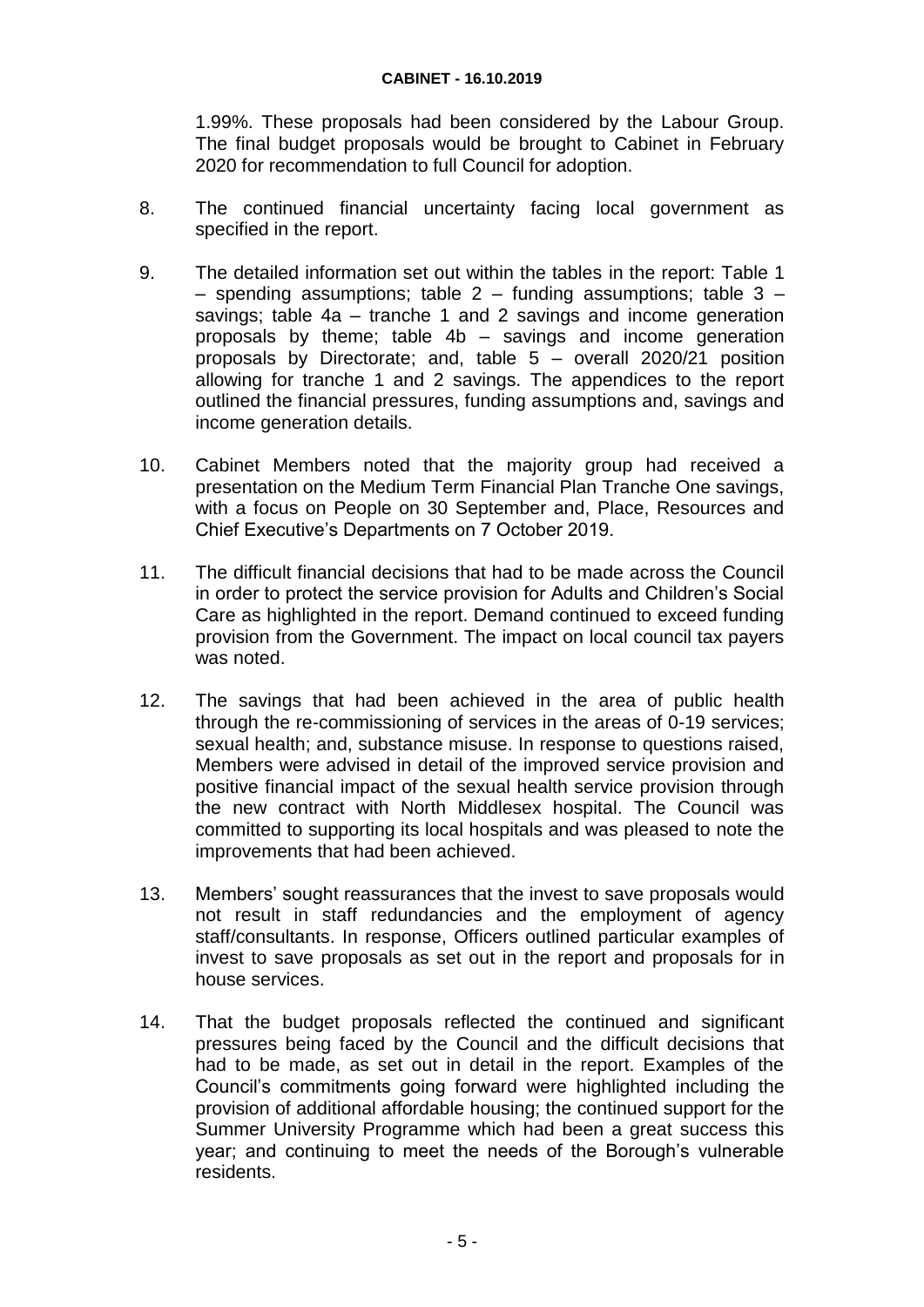### **Alternative Options Considered:** None.

### **DECISION:** The Cabinet agreed to

- 1. Note the continued financial uncertainty facing local government and the need to maintain the Council's reserves and balances.
- 2. Note the protection of its services to the most vulnerable in the Borough as exemplified in paragraph 6.12 of the report.
- 3. Approve the adoption of the Adult Social Care precept of 2% alongside the referendum threshold Council Tax increase of 1.99%.
- 4. Approve the savings and income generation proposals in Appendix 2b of the report for further development and consultation.

**Reason:** The Cabinet need to manage the 2020/21 to 2024/25 financial planning process with due regard to the available resources. **(Key decision – reference number 4991)**

### **6**

# **CABINET SUB-COMMITTEES 2019/2020**

Councillor Nesil Caliskan (Leader of the Council) introduced the report of the Director of Law and Governance (No.99) setting out the background to the establishment of the Cabinet Sub-Committees for the municipal year 2019/20 and recommending that they cease to exist.

#### NOTED

1. That the Cabinet Sub-Committees currently in existence were the Shareholder Board and the Local Plan Cabinet Sub-Committee.

**Alternative Options Considered:** Not appropriate for this report.

**DECISION:** The Cabinet agreed that the Shareholder Board and Local Plan Cabinet Sub-Committee for the municipal year 2019/20 cease to exist. In future, all appropriate reports, that would have previously been dealt with by the Sub-Committees, would now be considered by the Cabinet as a whole.

**Reason:** To agree that the Cabinet Sub-Committees previously established for the municipal year 2019/20 cease to exist. (Non key)

#### **7**

**THE FUTURE DELIVERY OF CLEANING SERVICES - COUNCIL CORPORATE BUILDINGS**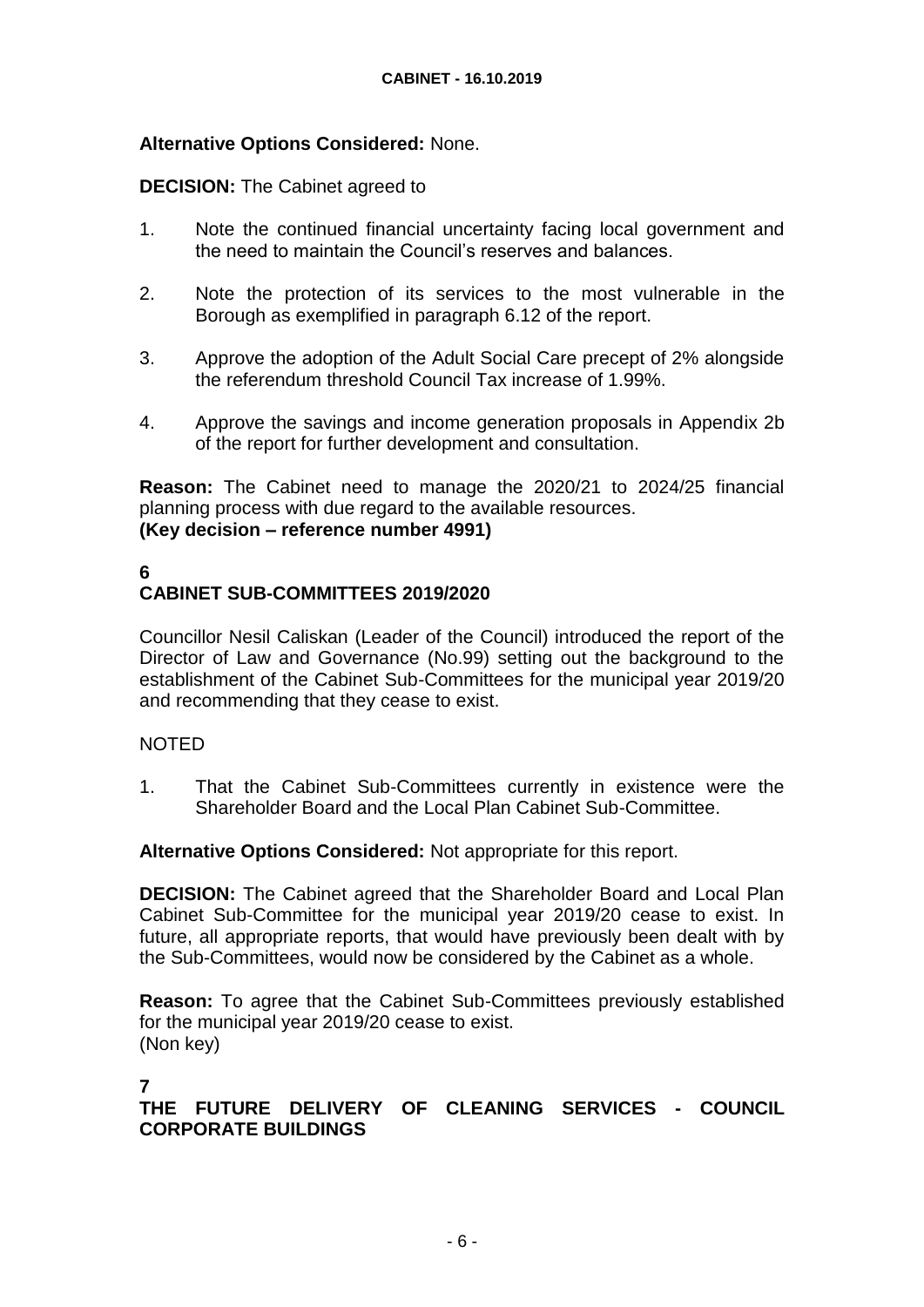Councillor Mary Maguire (Cabinet Member for Finance and Procurement) introduced the report of the Executive Director – Place) (No.100) outlining proposals for the future delivery of cleaning services for Council Corporate Buildings.

### NOTED

- 1. That Report No.101 also referred as detailed in Minute No.16 below.
- 2. That the report recommended the insourcing of the Cleaning Services into the Council subject a period of consultation with affected staff and union representatives as set out in the report.
- 3. That the Cleaning Services for Enfield Council's corporate buildings had been provided under a contract with a joint venture between the Council and Enfield Norse for the last ten years as set out in the report.
- 4. That subject to the consultation outlined in the report the affected staff would be transferred under the Transfer of Undertakings (Protection of Employment) Regulations 2006 (TUPE). This would enable staff to access the benefits of local government employment including pension provision.
- 5. That subject to agreement, it was proposed to bring the service in house with effect from 1 April 2020.
- 6. The detailed options which had been considered as set out in section 4 of the report.
- 7. That the Council's Strategic Asset Management Plan, agreed by Cabinet in June 2019, included the undertaking of an operational property review with the intention of the Council operating from fewer and better located buildings as explained in paragraph 1.3 of the report.
- 8. The political commitment of the Council's administration to insource services where possible. The benefits of local government employment for employees and the potential positive financial and service impacts for the Council, as set out in the report.
- 9. That the Joint Venture company detailed in the report was 60% externally owned.

**Alternative Options Considered:** NOTED, the four options that had been considered to deliver cleaning services as set out in section 4 of the report.

#### **DECISION:** The Cabinet agreed to

1. Delegate authority to the Director of Property and Economy, in consultation with the Executive Director – Resources, to agree the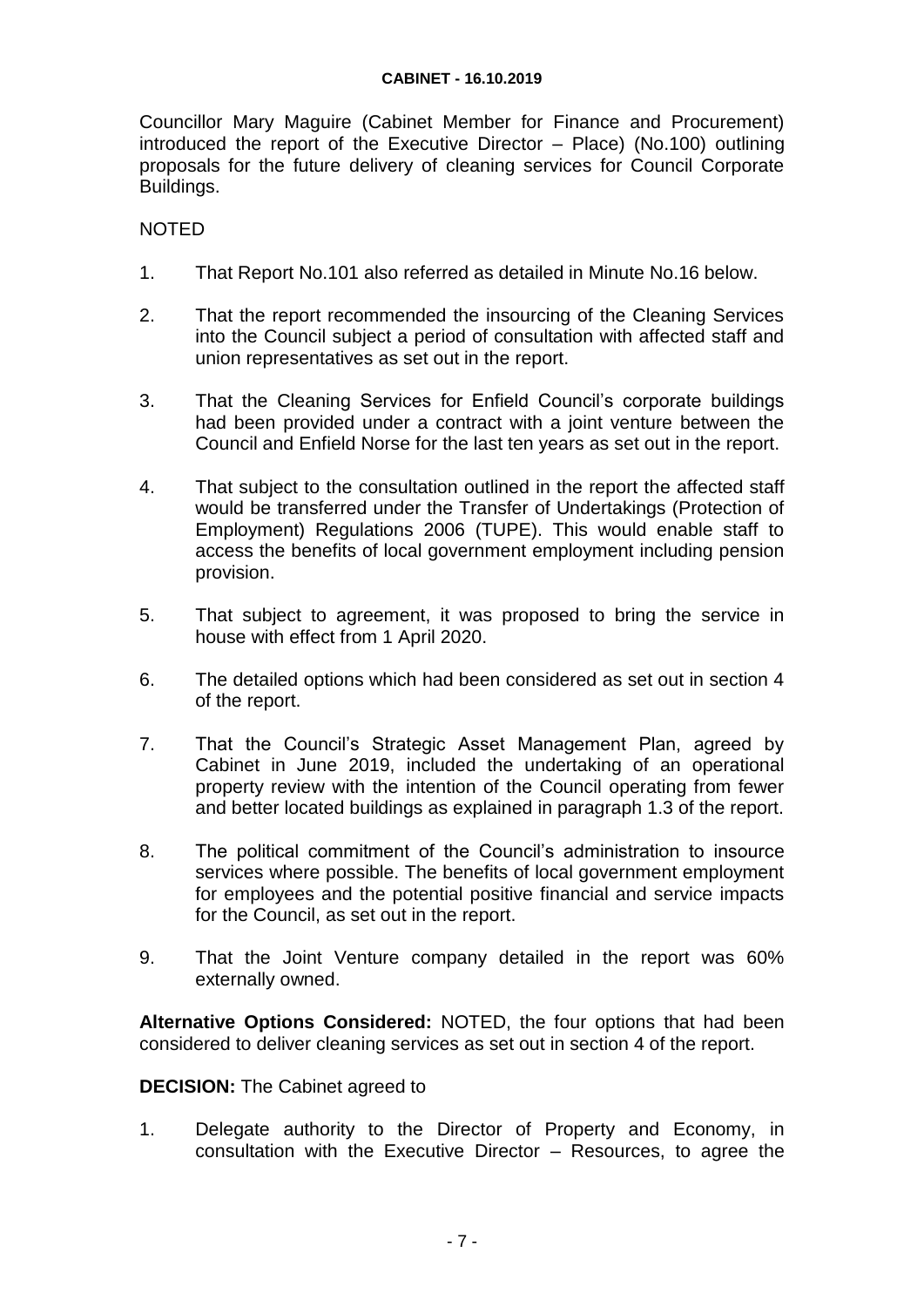extension of the current cleaning services contract with Enfield Norse for a period of 3 months from 31 December 2019.

2. Approve, subject to satisfactory completion of consultation with affected Staff and Union representatives, the insourcing of Cleaning Services for Corporate Buildings with effect from 1 April 2020 and the associated transfer of cleaning staff into council employment under the Transfer of Undertakings (Employment Protection) Regulations 2006 (TUPE) and delegates authority to the Director of Property and Economy, in consultation with the Director of Human Resources and Organisational Development, to undertake such actions as may be necessary to implement this decision.

**Reason:** The detailed reasons for the recommendations were noted, as set out in section 5 of the report.

**(Key decision – reference number 4942)**

### **8**

# **APPROPRIATION AND DEVELOPMENT OF BURY STREET WEST FORMER DEPOT SITE N9 9LA**

Councillor Nesil Caliskan (Leader of the Council) introduced the report of the Executive Director – Place (No.110) outlining the proposed appropriation and development of Bury Street West Former Depot Site.

### NOTED

- 1. That Report No.111 also referred as detailed in Minute No.17 below.
- 2. That this report follows on from a previous Cabinet decision in November 2014 and updated Members on the progress with this scheme. The planning permission for the site was for 50% affordable housing, 25 homes of London Affordable Rented (LAR) Council Housing and 25 homes for private sale.
- 3. That the report summarised a delivery approach and the appropriation of the site from the General Fund to the Housing Revenue Account.
- 4. The detailed proposals for the scheme as explained in the report including the housing tenure mix outlined in paragraph 3.11 of the report.
- 5. That Members welcomed the proposals as set out in the report.

**Alternative Options Considered:** NOTED, the alternative options considered as set out in section 4 of the report including: the original delivery approach; do nothing; and, sell the site to a third party to develop.

**DECISION:** The Cabinet agreed to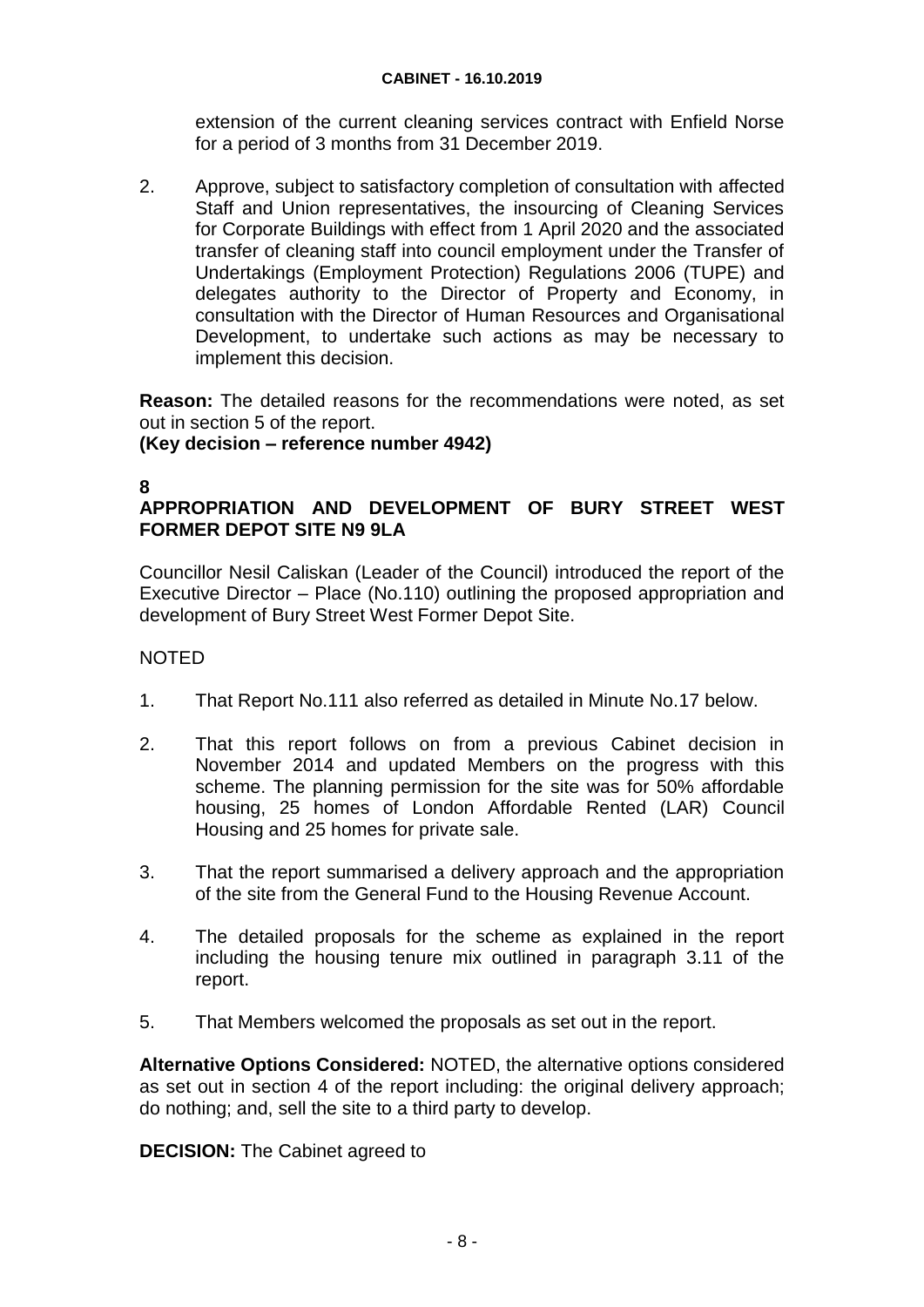- 1. Appropriate Bury Street West depot from the General Fund to the Housing Revenue Account at the certified market value of £3.5m plus overage in accordance with the Heads of Terms detailed in appendix 2 of the part 2 report (Report No.111, Minute No.17 below referred).
- 2. Approve the increase of £20.3m to the HRA capital programme to fund the development and land purchase associated with at least 25 council homes and 25 private sale units with an option to increase proportionally at up to £250,000 per additional unit.
- 3. Delegate authority to the Executive Director Place in consultation with the Cabinet Member for Finance and Procurement, the Director of Housing and Regeneration and the Cabinet Member for Social Housing:

The award of construction work contracts for the demolition and redevelopment of the site, project management and procurement arrangements including operational resourcing, design teams, and appointments for all pre and post contract construction services and the potential submission of a revised planning application.

**Reason:** The reasons for the recommendations, as set out in section 5 of the report were:

- To increase the supply of affordable council and private housing provision in the borough, particularly larger family homes.
- Generate an immediate capital sum to the General Fund plus the possibility of further payments.
- Enhance a listed property.
- Deliver the highest quality housing in a former MOL area.
- Generate New Homes Bonus and Community Infrastructure payments for the Council
- Provide housing that reduces the costs of the General Fund in relation to Temporary Accommodation
- Provide regeneration, social, economic and environmental improvements to the area.

## **(Key decision – reference number 4971)**

# **9**

# **MERIDIAN WATER PHASE 2 BUSINESS CASE**

Councillor Nesil Caliskan (Leader of the Council) introduced the report of the Executive Director – Place (No.102) setting out the options appraisal for the delivery model for circa 1,550 homes within Phase 2.

## **NOTED**

1. That Report No.103 also referred, as detailed in Minute No.18 below refers.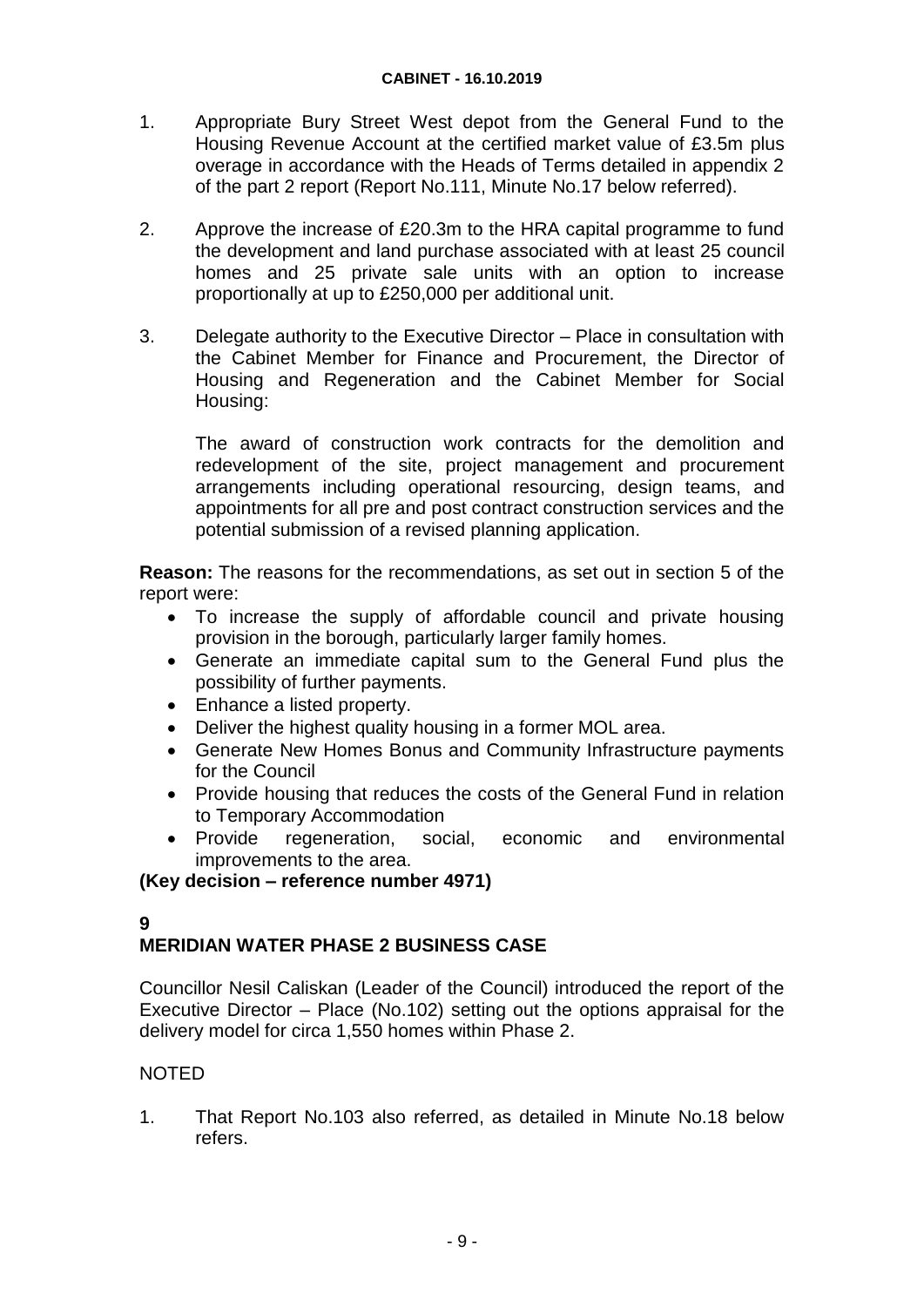- 2. That in July 2018 the Cabinet had approved the Meridian Water Programme Update report to undertake business case development for the delivery of future phases. This report set out the options appraisal for the delivery model for phase 2 with four shortlisted options having been appraised, as detailed in the report.
- 3. That the evaluation results showed that Option 1 (Council as Master Developer) and Option 3 (Council led development of a rented housing scheme) both met the criteria as the delivery model for Phase 2 and had scored very similar levels, as set out in the report. Further work on the financial evaluation was to be undertaken on both options and more detailed analysis to be brought back to Cabinet in Autumn 2020.
- 4. That approval was being sought to enable officers to undertake the further work required as set out in the decisions below.
- 5. The proposal to commence soft market engagement on coliving/student housing blocks, decision 5 below referred. This was a new area for the Council.
- 6. The recent submission to the Planning Committee for Phase 2 of Meridian Water; this was a significant step in progressing the development and future proposals.
- 7. The ambitions for Meridian Water as a whole including place making and job creation.
- 8. In response to questions raised, it was confirmed that the housing provision would include suitable units for adapted/supported living. The detail of the housing provision to be included in the development scheme and the level of detail that could be specified by the Council was explained to Members. This had been made possible by the Council's role in and approach to the Meridian Water scheme development.
- 9. Members were pleased to note the success to date of the Meridian Water meanwhile uses including the use of "The Sheds" for film and TV productions and special events held such as Field Day. The facilities provided at Meridian Water were being promoted and potential growth areas considered. Opportunities would be taken to introduce and highlight Meridian Water to London and beyond. The new station at Meridian Water had a regular service from Stratford and provided the required transport facilities to reach the area. There had been a significant number of visitors to events over the summer. A special Halloween event would also be taking place on 3 November 2019. There had been an increased level of interest from local community groups and residents.
- 10. A discussion followed on the meanwhile uses at Meridian Water and subsequent promotion of not only Meridian Water but Enfield as a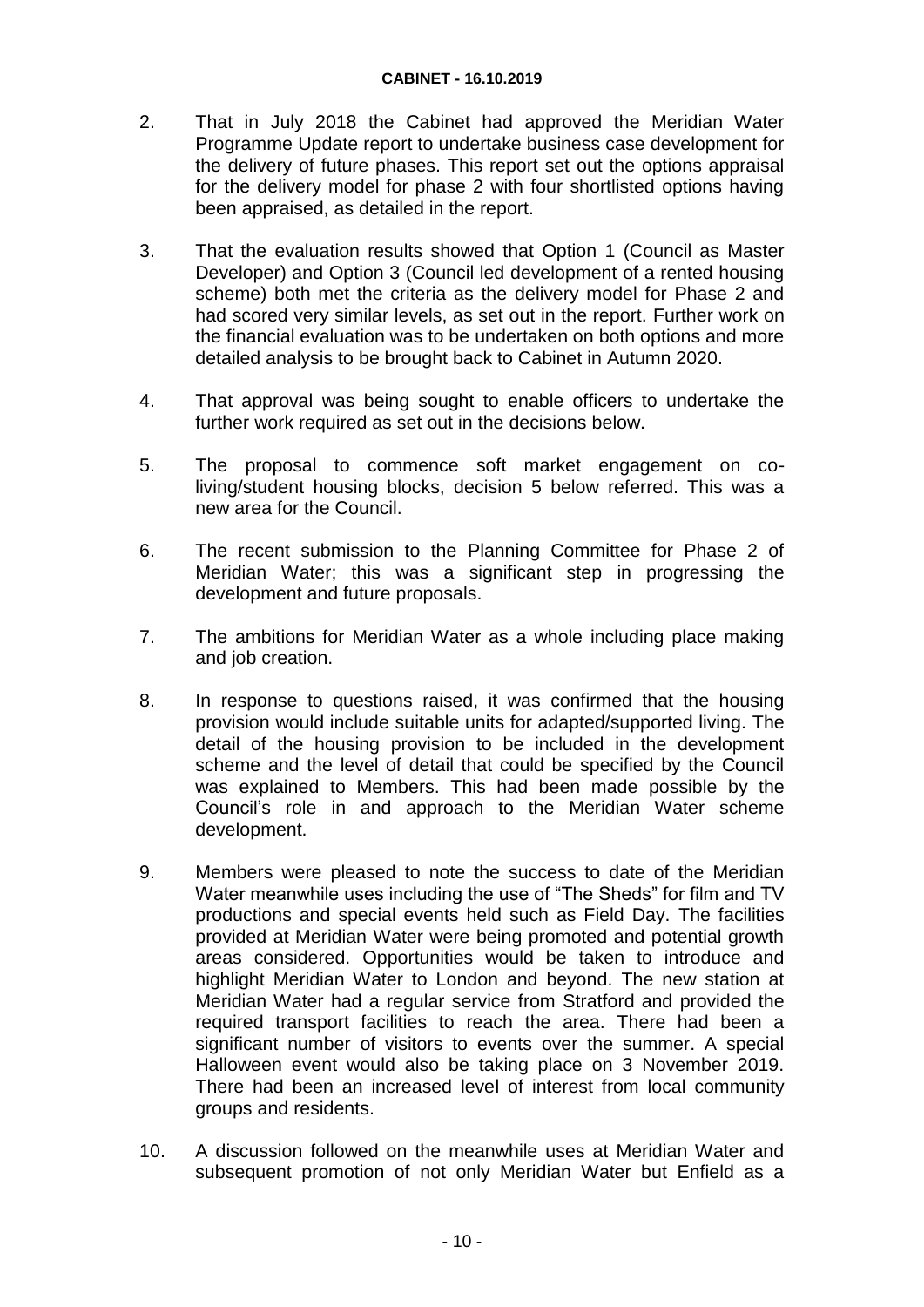whole. The reputation of the area and the Borough was growing and attracting further interest in the area and the facilities available. Further filming would be taking place next year.

11. In conclusion, the further work required on the options appraisal and the future reports to be presented to Cabinet was outlined. The good progress that was being made was highlighted.

**Alternative Options Considered:** NOTED, the summary of alternative options that had been considered as set out in section 6 of the report including:

- Option 2: Council to form a 50/50 Joint Venture (JV) with a public sector partner.
- Option 3: Council led development of a rented housing scheme.
- Option 4: Investor led rented housing development' LBE retain the affordable housing.

The evaluation summary was set out in section 5.1.6 of the report.

#### **DECISION:** The Cabinet agreed to

- 1. Note the result of the Business Case analysis was that Option 1 and Option 3 were the highest scoring options and therefore approved further work to formulate a detailed delivery plan on both options to assess the most appropriate strategy given the Council's wider financial position.
- 2. Approve that Option 2 and Option 4 were not taken forward for further consideration.
- 3. Delegate authority to the Meridian Water Programme Director to appoint advisors and design teams to work up a detailed delivery plan for Phase 2 to include:
	- Reserved matters application and detailed design for Phase 2A
	- Detailed procurement strategy including soft market engagement
	- Detailed cost plan and financial evaluation
	- Strategy for how the Council might hold market rented units
	- Consideration of the Council's wider financial position to produce an optimal strategy for servicing interest and debt repayment
- 4. Note that the financial evaluation would be undertaken on both Option 1 and Option 3.
- 5. Approve the commencement of soft market engagement on Coliving/Student housing blocks and the subsequent marketing of the blocks to a specialist Co-living/Student housing provider.
- 6. Delegate to the Executive Director Place in consultation with the Executive Director – Resources disposal of circa 0.5ha of land to a specialist Co-living provider.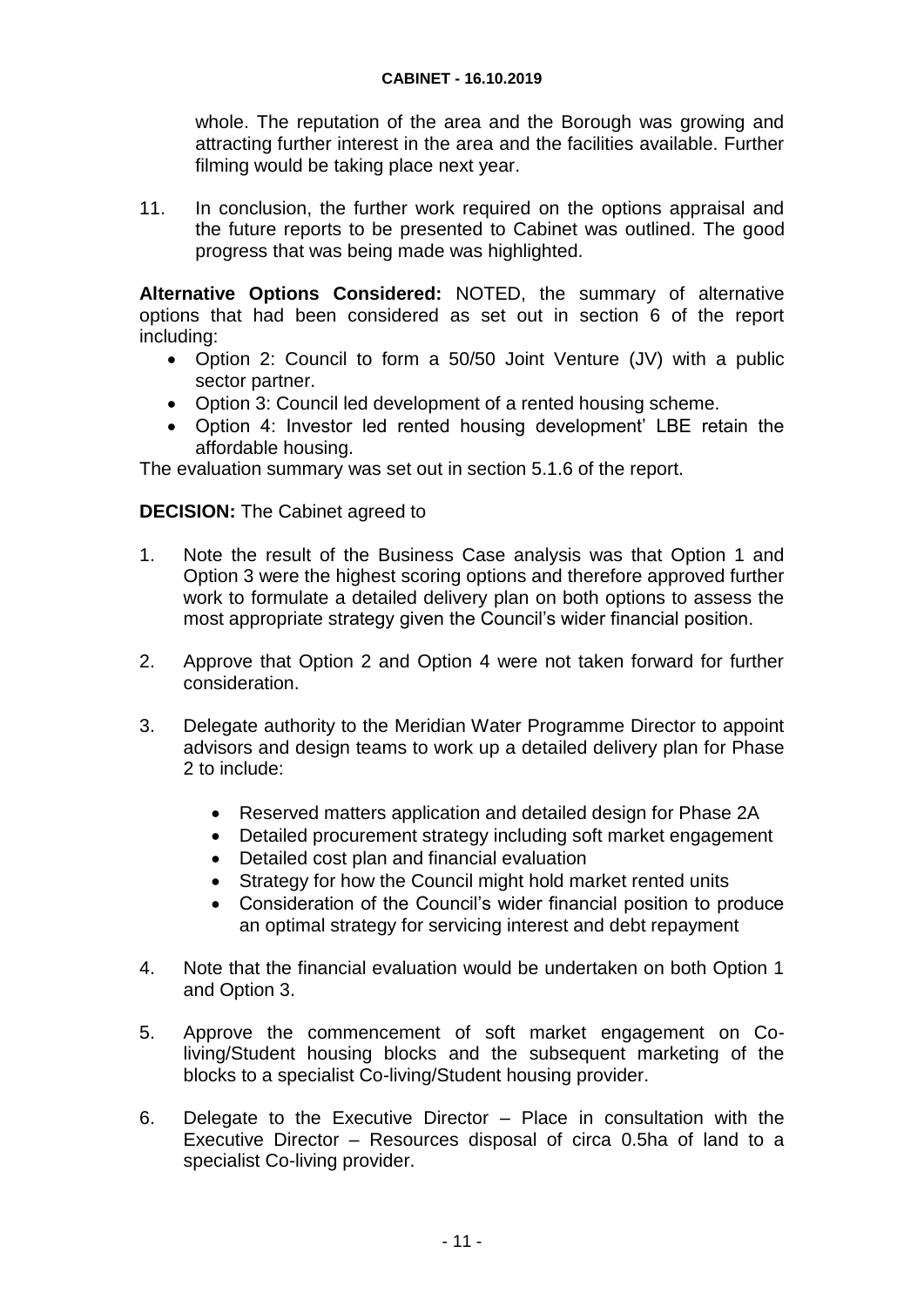- 7. Delegate to the Meridian Water Programme Director the resourcing of the team(s) to delivery Phase 2A.
- 8. Delegate authority to the Director of Meridian Water, liaising with the Director of Finance, to negotiate loan terms with the GLA.

**Reason:** NOTED, the detailed reasons for the recommendations as set out in section 7 of the report.

**(Key decision – reference number 4953)**

### **10 MERIDIAN WATER FINANCIAL MODEL AND 10 YEAR BUDGET**

Councillor Nesil Caliskan (Leader of the Council) introduced the report of the Executive Director – Place (No.104) seeking authorisation for the new Meridian Water 30-year financial model which had been produced following the Council assuming the role of Master Developer.

### NOTED

- 1. That Report No.105 also referred as detailed in Minute No.19 below.
- 2. The financial approvals being sought and the recommendations to full Council as detailed in the report and reflected in the decisions below.
- 3. The significant progress which had been made including the award of the Housing Infrastructure Fund (HIF) funding as detailed in paragraph 1.2 of the report.
- 4. The report sought authorisation for the new Meridian Water 30-year financial model; recommended a detailed capital budget regeneration programme; and, set out an indicative budget to cover capital expenditure as summarised in section 1 of the report and detailed throughout.
- 5. That the anticipated 5.000 homes detailed in the report did not include any additional sites that may come forward from other third-party landowners at Meridian Water.

**Alternative Options Considered:** NOTED, the alternative options considered as set out in section 4 of the report including: Not approve the financial model baseline; do not approve full budget rather approve each workstream separately; approve shorter budget; seek approval for full 10-year budget.

#### **DECISION:** The Cabinet agreed to

1. Note the Meridian Water 30-year Financial Model which confirmed the overall financial viability of delivering Meridian Water.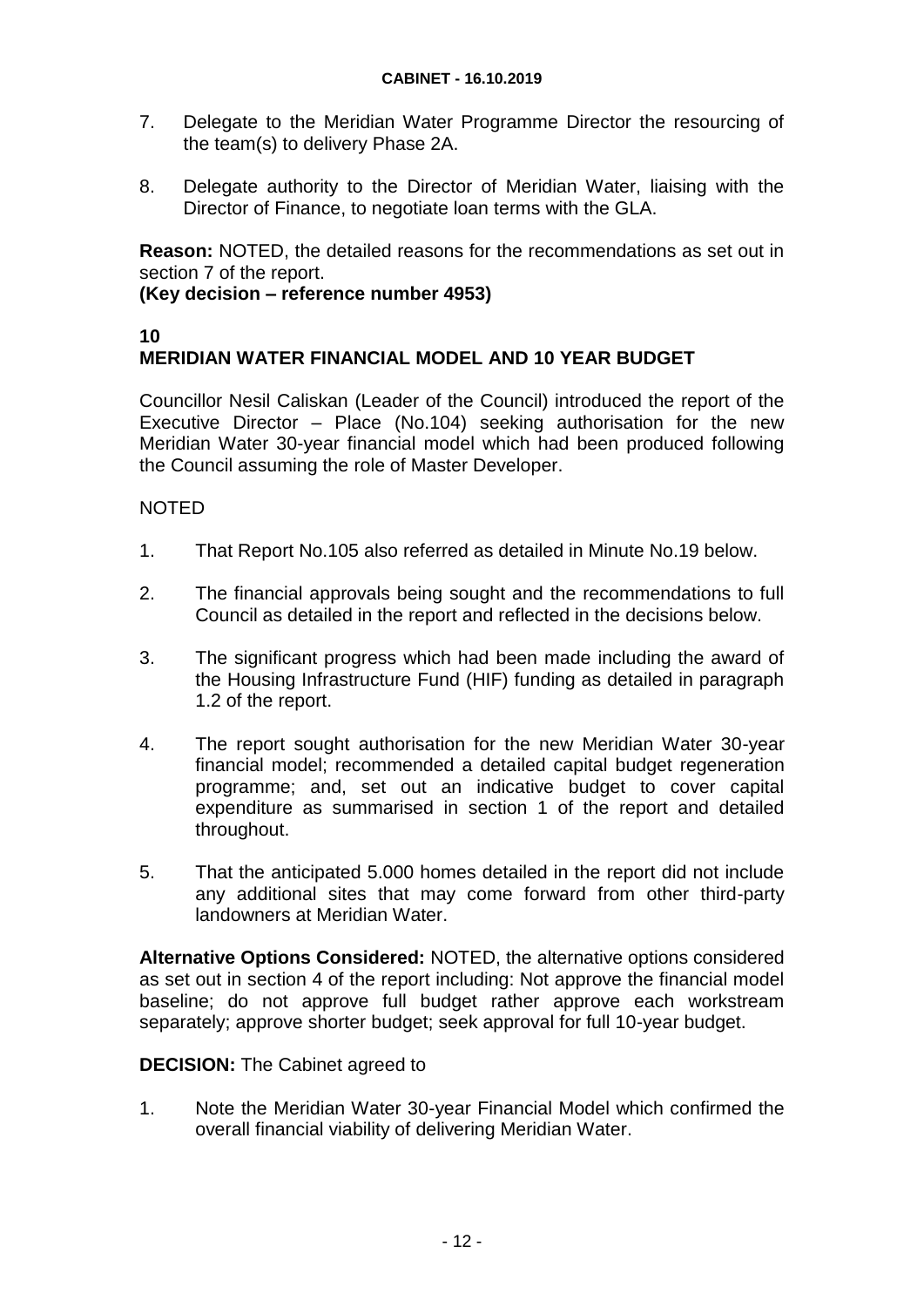- 2. Authorise the baseline Financial Model to be used as the reference point and basis for decision making on Meridian Water.
- 3. Note the recommended detailed Meridian Water programme budget totalling £286m to cover the remainder of 2019-20, plus the 2020-21 and 2021-22 Financial Years to undertake the projects and activities set out within the report, and recommended authorisation of its expenditure to full Council.
- 4. Note the indicative Meridian Water programme budget which covered the period 2022-23 through to 2028-29 totalling £245m, which was included within the Financial Model baseline.
- 5. Recommend to Council the addition of £286m to the approved capital programme.
- 6. Note the estimated budget requirements for 2022/23 to 2028/29 of £245m, which would be approved as part of the 10 year capital programme.

**Reason:** NOTED, the detailed reasons for the recommendations as set out in section 5 of the report.

**(Key decision – reference number 4469)**

#### **11 MERIDIAN WATER - MERIDIAN ONE DEVELOPER PROCUREMENT**

Councillor Nesil Caliskan (Leader of the Council) introduced the report of the Executive Director – Place (No.112) regarding the Meridian One Developer Procurement.

- 1. That Report No.113 also referred as detailed in Minute No.20 below.
- 2. That in April 2019 the Cabinet had approved the appointment of Galliford Try Partnerships (GTP) as developer for Meridian One. Authority had been delegated to the portfolio holder to confirm the level of affordable housing and Council Homes in the deal. Since that time negotiations had taken place between the Council and GTP and a deal agreed as summarised in section 1 of the report. Cabinet approval was now being sought as detailed in the recommendations and reflected in the decisions below.
- 3. As detailed in section 3.3 of the report, the goal of Meridian Water was to make local people the primary beneficiaries of the scheme. The top priorities of local people had been identified as being anti-social behaviour and fly-tipping/rubbish. The report recommended to spend £200,000 towards alleviating these problems in Upper Edmonton with £100k for street cleansing and £100k for community safety.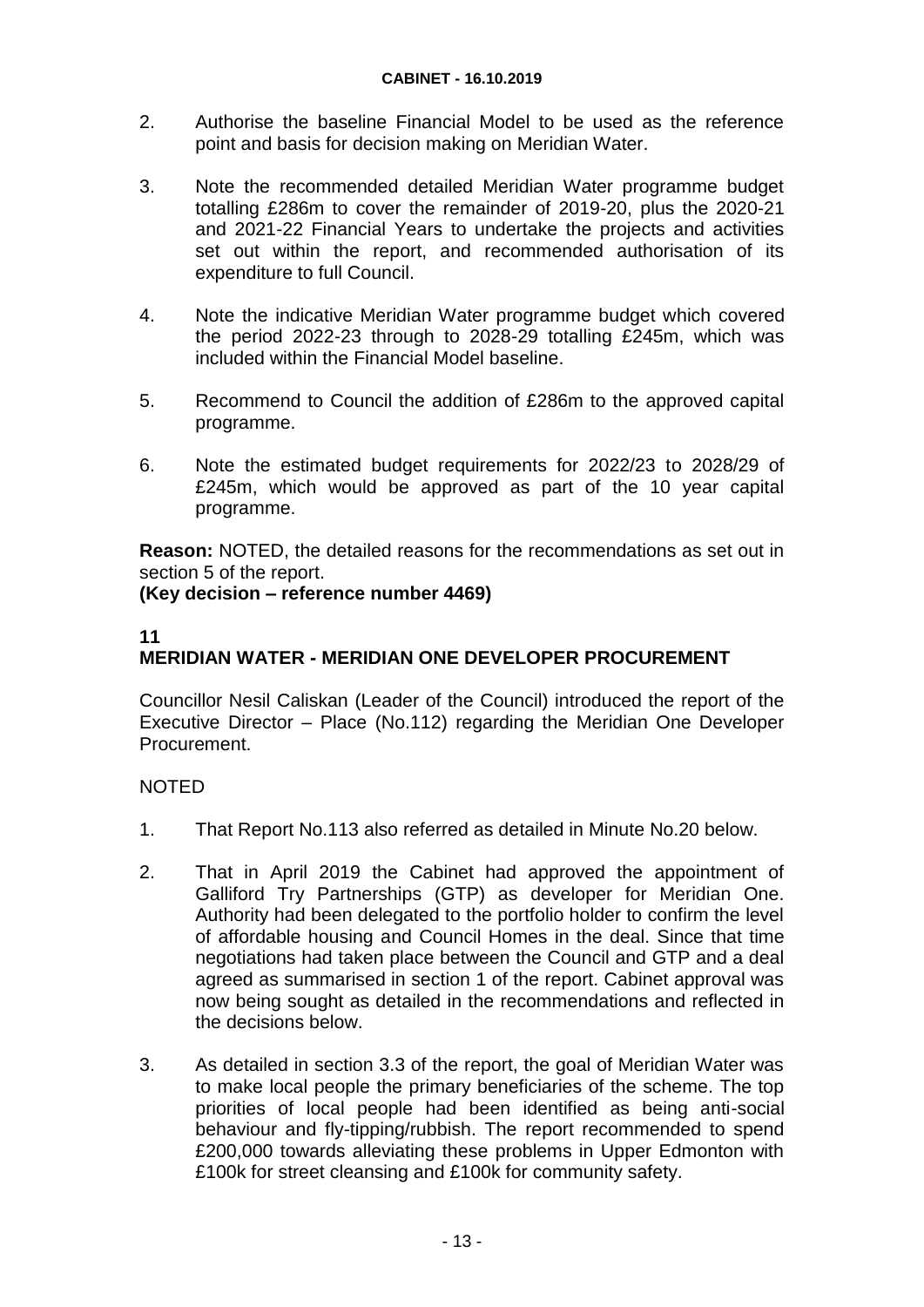- 4. That the report delegated authority to agree the terms of the Development Agreement as set out in recommendation 2.6 and decision 6 below.
- 5. The detailed proposals regarding affordable housing provision as set out in the report.
- 6. The proposals for a Design Charter as referred to in section 3.2.4 of the report. The priorities of the Council regarding design were discussed.
- 7. The difference between the original bid offer and the deal now agreed as set out in the table in section 3.4 of the report. Members were pleased to note the positive developments and the significant increase in the number of council homes (affordable rent) and RP intermediate homes.
- 8. The progress which had been made at the site, the soil had been remediated and prepared ready for handover. It was anticipated that the first homes would be delivered in two years.
- 9. That examples of work previously undertaken by GTP was of good quality and their working practices were praised by Members.
- 10. That Members were reassured that the design of Meridian Water would be responding to the climate change emergency recently declared by the Council. The housing provision would include energy efficiency measures within their design. Appropriate expertise was being sought as the scheme developed and further negotiations took place. Environmental standards would be upheld and, effective energy efficiency measures implemented. It was further noted that the site would be connected to Energetik.
- 11. That Members welcomed the proposed mix of housing tenure.
- 12. The positive measures being taken to support the residents in Upper Edmonton as detailed in the report and noted above. The importance of supporting and promoting residents' physical and mental well-being was noted. In addition, the opportunities for local people of all ages and backgrounds would be enhanced through the proposed development of a new Skills and Training Academy at Meridian Water by GTP. It was anticipated that this would cover a broad range of jobs and employment opportunities including apprenticeships. The Council would seek to promote the opportunities available.
- 13. The significant milestones that had been achieved since the previous Cabinet decision and the progress which had been made including the successful HIF grant and the completion of Meridian Water Station.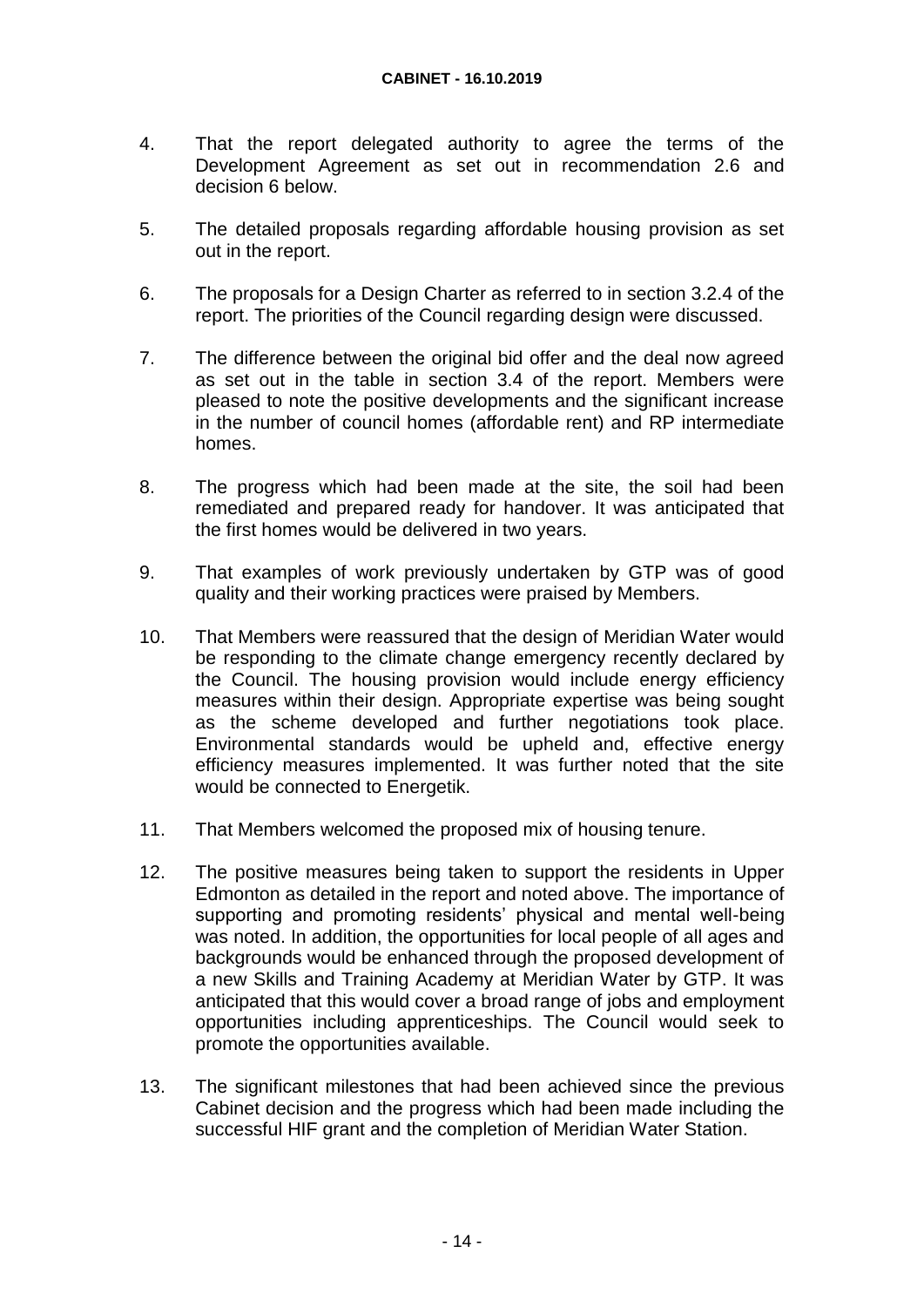**Alternative Options Considered:** NOTED, the detailed alternative options considered as set out in section 4 of the report including: do not do the deal with GTP; reduce the amount of affordable housing, or affordable rented accommodation provided; and, do not transfer responsibility for remediation and PRS/IP Main relocation to GTP.

**DECISION:** The Cabinet agreed to

- 1. Authorise the deal with Galliford Try Partnerships (GTP) as set out in the report subject to the completion of external Red Book Valuations, undertaken by the two appointed Registered Valuers at LSH and BNP Paribas, confirming the status of the disposal in relation to s.123 of the Local Government Act 1972 "best consideration" and "market value" and approved by the Cabinet Member for Finance and Procurement.
- 2. Authorise the expenditure of £200,000 towards community benefits as detailed in the report.
- 3. Delegate agreement of the remediation costs, the remediation warranty and the costs for GTP to manage the relocation of the PRS to the Director of Meridian Water.
- 4. Delegate agreement of the final drafting of the Design Charter to the Director of Meridian Water.
- 5. Delegate agreement of the cost of completing the non-residential units to the Council's "shell and core plus" specification to the Director of Meridian Water.
- 6. Delegate authority to the Executive Director Place in consultation with the Executive Director – Resources and the Director of Law and Governance to agree the terms of the Development Agreement and ancillary documents with GTP after receipt of a procurement risk report from Trowers and Hamlin which the Director of Law and Governance was satisfied presents an acceptable procurement risk to the Council.
- 7. Delegate authority to Legal Services on behalf of the Director of Law and Governance to enter into the Development Agreement and any ancillary documents.
- 8. Authorise the addition of £1.1m expenditure added to the Medium Term Financial Plan, to service the outstanding debt attached to Meridian One.

**Reason:** The original offer from GTP had been secured in a competitive environment during a robust procurement exercise and had been substantially higher than any other bidder. It was unlikely that such a good deal could be secured again due to a softening of the market and a general reduction in confidence amongst developers. The changes in the deal since the original offer had been at the request of the Council and, whilst the land value had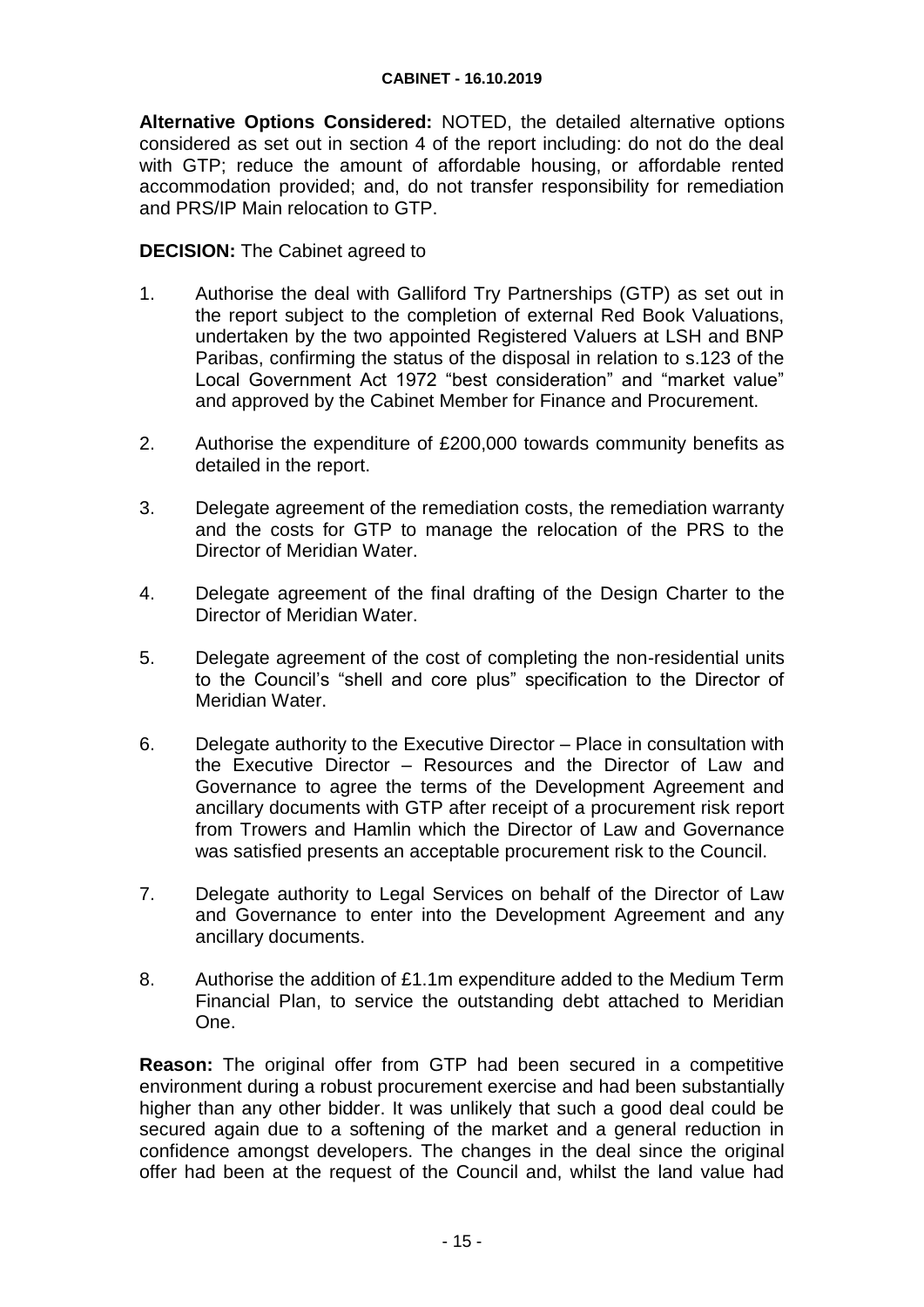reduced, were otherwise materially to its benefit in terms of decreased risk and increased affordable rented housing.

### **(Key decision – reference number 4864)**

#### **12 CABINET AGENDA PLANNING - FUTURE ITEMS**

NOTED, for information, the provisional list of items scheduled for future Cabinet meetings.

# **13 MINUTES**

**AGREED**, that the minutes of a meeting of the Cabinet held on 11 September 2019 be confirmed and signed by the Chair as a correct record.

# **14 DATE OF NEXT MEETING**

NOTED, that the next meeting of the Cabinet was scheduled to take place on Wednesday 13 November 2019 at 7.15pm.

# **15**

# **EXCLUSION OF THE PRESS AND PUBLIC**

**RESOLVED** in accordance with Section 100(A) of the Local Government Act 1972 to exclude the press and public from the meeting for the items of business listed on part two of the agenda on the grounds that they involve the likely disclosure of exempt information as defined in Paragraph 3 (information relating to the financial or business affairs of any particular person (including the authority holding that information) of Part 1 of Schedule 12A to the Act (as amended by the Local Government (Access to Information) (Variation) Order 2006).

#### **16**

# **THE FUTURE DELIVERY OF CLEANING SERVICES - COUNCIL CORPORATE BUILDINGS**

Councillor Mary Maguire (Cabinet Member for Finance and Procurement) introduced the report of the Executive Director – Place (No.101).

- 1. That Report No.100 also referred as detailed in Minute No.7 above.
- 2. The detail relating to the alternative options that had been considered as set out in section 4 of the report. The cost comparisons and financial implications were also noted.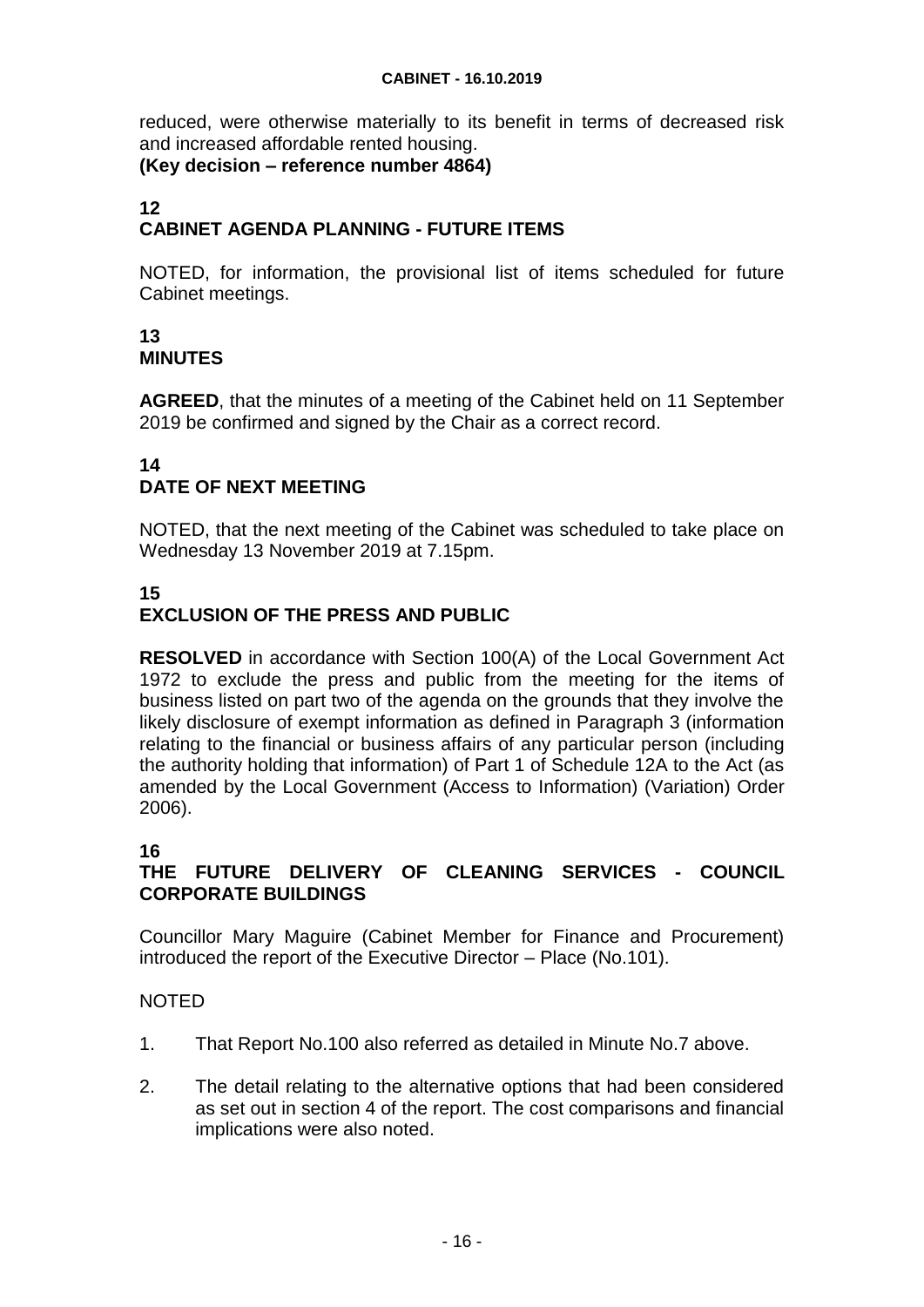3. The potential impact regarding the rationalisation of Council properties as detailed in the report.

**Alternative Options Considered:** NOTED, the detailed alternative options that had been considered as set out in section 4 of the report.

**DECISION:** As detailed in Report No.100, Minute No.7 above refers.

**Reason:** As detailed in Report No.100, Minute No.7 above refers. **(Key decision – reference number 4942)**

#### **17**

# **APPROPRIATION AND DEVELOPMENT OF BURY STREET WEST FORMER DEPOT SITE N9 9LA**

Councillor Nesil Caliskan (Leader of the Council) introduced the report of the Executive Director – Place (No.111).

### NOTED

- 1. That Report No.110 also referred as detailed in Minute No.8 above.
- 2. The financial implications of the land appropriation in relation to the General Fund and Housing Revenue Account; and, the development costs as set out in section 6 of the report. The level of GLA grant funding was also noted as outlined in the report.
- 3. The proposed Heads of Terms for land appropriation as set out in the appendix to the report.

**Alternative Options Considered:** As detailed in Report No.110, Minute No.8 above referred.

**DECISION:** The Cabinet agreed the recommendations of the report as set out in Report No.110, Minute No.8 above referred.

**Reason:** NOTED, the reasons for the recommendations as set out in section 5 of the report.

**(Key decision – reference number 4971)**

## **18 MERIDIAN WATER PHASE 2 BUSINESS CASE**

Councillor Nesil Caliskan (Leader of the Council) introduced the report of the Executive Director – Place (No.103).

## NOTED

1. That Report No.102 also referred as detailed in Minute No.9 above.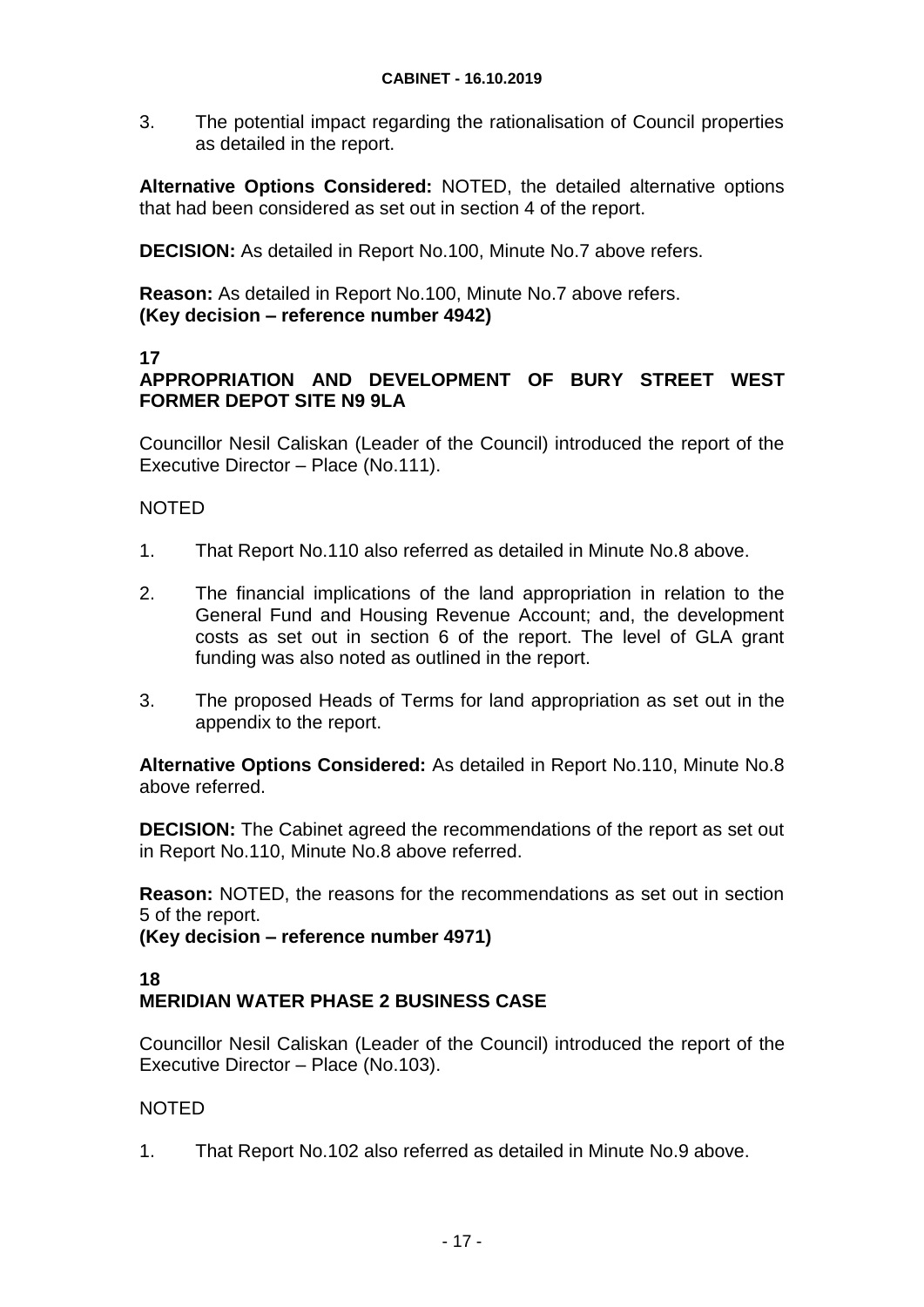- 2. The detailed financial implications for each of the options considered as set out in the report and the reasons for pursuing options 1 and 3.
- 3. The proposed actions of third-party landowners within Meridian Water as set out in section 3.1 of the report.
- 4. The significant and detailed collaborative work which had been carried out in assessing and evaluating the options to date as reflected in the detail presented within the report and appendix.
- 5. This represented a significant and innovative step for the Council and it was important to explore and evaluate further the preferred options 1 and 3 as outlined in the report.

**Alternative Options Considered:** As per the options appraisal set out in Report No.102, Minute No.9 above refers.

**DECISION:** As detailed in Report No.102, Minute No.9 above refers.

**Reason:** NOTED the reasons for the recommendations as detailed in section 4 of Report No.102 (Minute No.9 above refers) and, section 7 of this report. **(Key decision – reference number 4953)**

## **19**

# **MERIDIAN WATER FINANCIAL MODEL AND 10 YEAR BUDGET**

Councillor Nesil Caliskan (Leader of the Council) introduced the report of the Executive Director – Place (No.105).

## NOTED

- 1. That Report No.104 also referred as detailed in Minute No.10 above.
- 2. That the financial model was an active tool to be used throughout the course of the 25-35 year Meridian Water programme to inform decision-making, as set out in detail in the report.
- 3. The financial impact on the provision of an increased number of affordable housing units at an early stage; and, the positive impact of securing Government funding through the Housing Infrastructure Fund (HIF) Grant.
- 4. That Phase 1 of the development and the meanwhile uses had not been dependent on the award of the HIF grant.
- 5. The assumptions made regarding the cost of borrowing as set out in the report and explained to Members.

**Alternative Options Considered:** As detailed in Report No.104, Minute No.10 above refers.